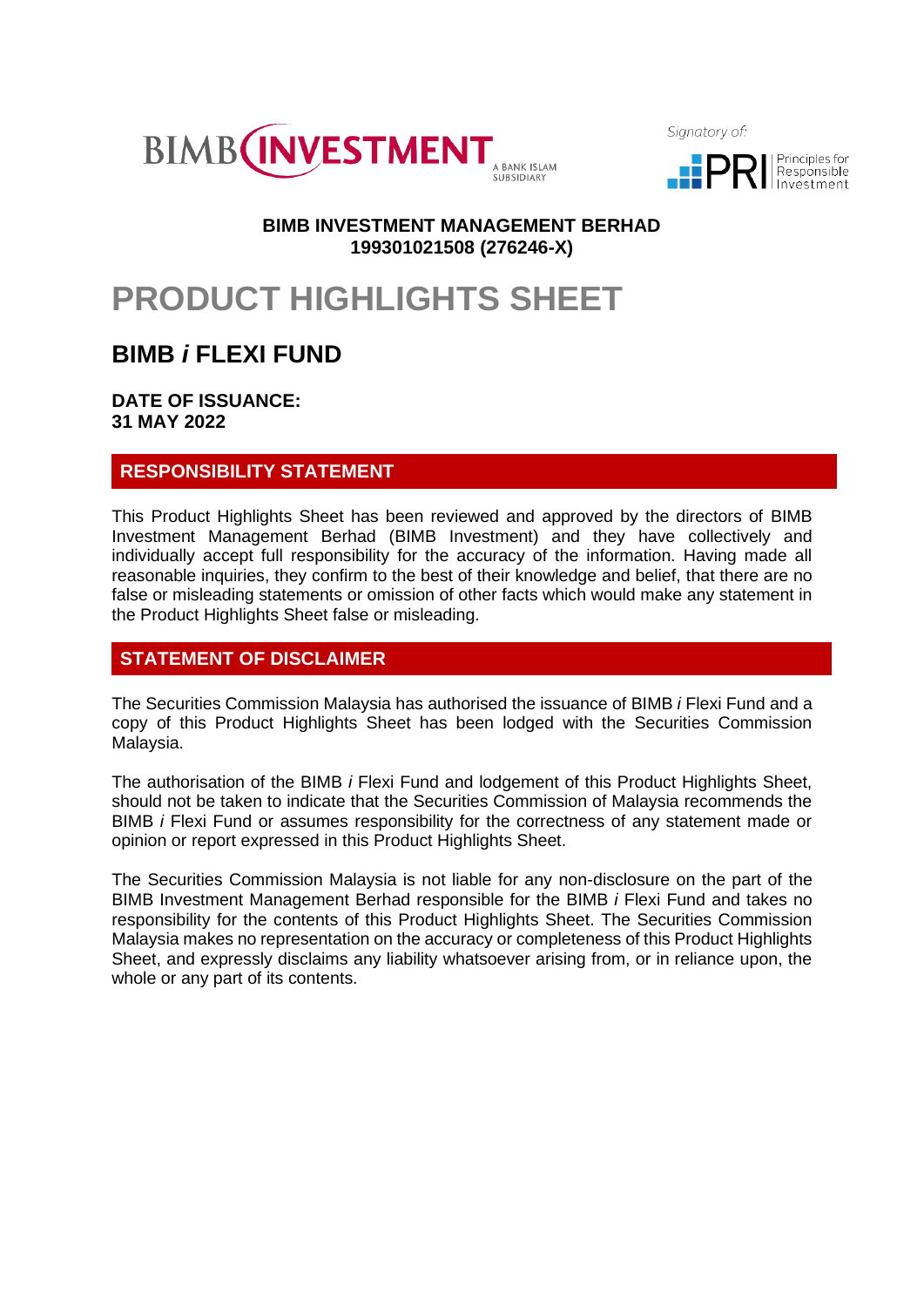**This Product Highlights Sheet only highlights the key features and risks of this unlisted capital market product. Investors are advised to request, read and understand the disclosure documents before deciding to invest.**

#### **PRODUCT HIGHLIGHTS SHEET**

## **BIMB** *i* **FLEXI FUND**

#### **BRIEF INFORMATION OF THE PRODUCT**

#### **1. What is this product about?**

BIMB *i* Flexi Fund is an Islamic mixed asset fund which seek to achieve long term capital growth by investing in a diversified portfolio of Shariah-compliant securities.

### **PRODUCT SUITABILITY**

#### **2. Who is this product suitable for?**

|                      | The Fund is suitable for investors who:-                                                                                                                                          |  |  |
|----------------------|-----------------------------------------------------------------------------------------------------------------------------------------------------------------------------------|--|--|
| l Investor's Profile | have a medium to high risk tolerance;<br>seek capital appreciation;<br>do not seek regular income stream; and<br>have a long term investment horizon of more than five (5) years. |  |  |

#### **KEY PRODUCT FEATURES**

#### **3. What am I investing in?**

| <b>Launch date</b>                                    | 25 March 2014                                                                                                                                                                                                                                                                                                                                                                                                                                                                                                                                                                                                                                                                                                  |  |
|-------------------------------------------------------|----------------------------------------------------------------------------------------------------------------------------------------------------------------------------------------------------------------------------------------------------------------------------------------------------------------------------------------------------------------------------------------------------------------------------------------------------------------------------------------------------------------------------------------------------------------------------------------------------------------------------------------------------------------------------------------------------------------|--|
| <b>Fund Category</b>                                  | Mixed Asset                                                                                                                                                                                                                                                                                                                                                                                                                                                                                                                                                                                                                                                                                                    |  |
| <b>Fund Type</b>                                      | Growth                                                                                                                                                                                                                                                                                                                                                                                                                                                                                                                                                                                                                                                                                                         |  |
| <b>Financial Year End</b>                             | 31 March                                                                                                                                                                                                                                                                                                                                                                                                                                                                                                                                                                                                                                                                                                       |  |
| <b>Shariah Principles</b><br><b>Applicable</b>        | Investor appoints the Manager to undertake the investment<br>$1_{-}$<br>activities on their behalf under the Islamic contract of "Wakalah Bill<br>Istithmar" or "Agency for Investment".<br>2. The Manager is appointed to undertake the investment activities<br>on behalf of the investor for a fee ("Ujrah").<br>The Trustee is the independent party to safeguard the investor's<br>3.<br>assets of the Fund and ensure the Manager acts in accordance with<br>the Deed and SC Guidelines.                                                                                                                                                                                                                 |  |
| <b>Investment Objective</b>                           | The Fund seeks to achieve long term capital growth by investing in a<br>diversified portfolio of Shariah-compliant securities.                                                                                                                                                                                                                                                                                                                                                                                                                                                                                                                                                                                 |  |
| <b>Investment Policies &amp;</b><br><b>Strategies</b> | The Manager will determine the appropriate asset allocation for<br>Shariah-compliant equity and Sukuk investments based on the<br>prevailing outlook of both asset classes. The Manager will employ an<br>active asset allocation strategy to outperform its benchmark by<br>investing in both Shariah-compliant equity and Sukuk. In deciding on<br>the asset allocation, the Manager will consider interest rate outlook,<br>developments in the global and Malaysian economy, the financial<br>market environment and the liquidity in the Sukuk and equity markets.<br>The Fund may invest up to 99% of its NAV in both local and foreign<br>Shariah-compliant equities to take advantage of the available |  |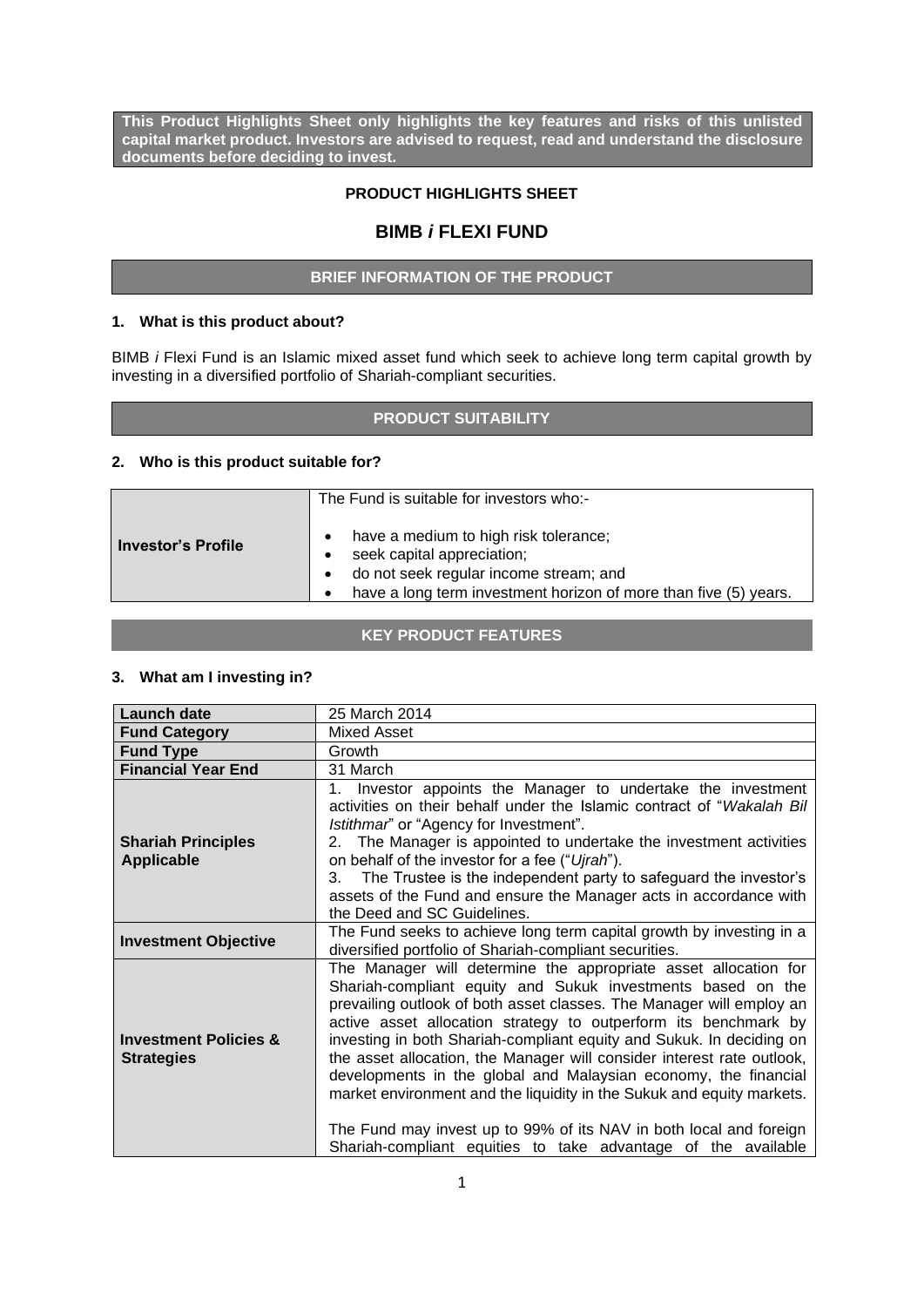|                            | opportunities. The foreign investment is restricted to foreign markets<br>where the regulatory authorities are the ordinary or associate members<br>of the International Organization of Securities Commissions (IOSCO).<br>The Fund may also invest up to 99% of its NAV in Sukuk and Islamic<br>money market instruments to take advantage of the opportunities<br>available by investing in Sukuk and Islamic money market instruments.<br>This allows the Fund the flexibility to invest in Shariah-compliant<br>equities, Sukuk and Islamic money market instruments. The Fund will<br>maintain at least 1% of its NAV in Islamic money market instruments. |  |  |
|----------------------------|------------------------------------------------------------------------------------------------------------------------------------------------------------------------------------------------------------------------------------------------------------------------------------------------------------------------------------------------------------------------------------------------------------------------------------------------------------------------------------------------------------------------------------------------------------------------------------------------------------------------------------------------------------------|--|--|
| <b>Asset Allocation</b>    | The Fund may invest up to 99% of its NAV in Shariah-compliant<br>equities but this may be reviewed from time to time depending on the<br>economic and stock market conditions. An internal allocation for cash<br>and other Islamic liquid assets will be maintained to ensure that the<br>Fund is able to meet repurchase requests without jeopardizing the<br>Fund's performance. The Fund may also invest up to 99% of its NAV<br>in Sukuk and Islamic money market instruments.                                                                                                                                                                              |  |  |
| <b>Benchmark</b>           | The selected performance benchmark for the Fund is based on 50:50<br>ratio of the FBM Emas Shariah Index and 12-month Term Deposit-i<br>Tawarruq (TDT-i) of Bank Islam Malaysia Berhad*.<br>Note:<br>*The benchmark reflects the investment and asset allocation strategies<br>of the Fund, where the Fund is allowed to invest its asset in Shariah-<br>compliant equities as well as Sukuk and Islamic money market<br>instruments, depending on the outlook of the market. The risk profile<br>of the Fund is not the same as the risk profile of the performance<br>benchmark.<br>*Source: www.bursamalaysia.com and www.bankislam.com.my                    |  |  |
| <b>Distribution Policy</b> | Distribution of income is incidental.<br>Note:<br>The distribution of income will automatically be reinvested. Hence, Unit<br>Holders will receive additional Units from the reinvestment of income<br>distribution.                                                                                                                                                                                                                                                                                                                                                                                                                                             |  |  |
| <b>Transaction of Unit</b> | <b>Minimum Initial</b><br><b>Minimum Additional</b><br><b>Minimum Unit Holding</b><br>Investment*<br>Investment*<br>1,000 Units<br>RM1,000<br>RM100<br>Note: The Manager has the discretion to accept a lower amount than that<br>disclosed above as the Manager deems fit.                                                                                                                                                                                                                                                                                                                                                                                      |  |  |

*Note: Please refer to the Fund's Prospectus for further details of the Fund.*

## **4. Who am I investing with?**

| <b>Manager</b>                                    | <b>BIMB Investment Management Berhad</b>                                                                                                                                                                                      |  |  |
|---------------------------------------------------|-------------------------------------------------------------------------------------------------------------------------------------------------------------------------------------------------------------------------------|--|--|
| <b>Corporate Profile of the</b><br><b>Manager</b> | The Manager is a wholly-owned subsidiary of Bank Islam Malaysia<br>Berhad. The Manager, a licensed Islamic fund management company,<br>was incorporated on 14 September 1993 and commenced its<br>operations on 20 June 1994. |  |  |
| <b>Trustee</b>                                    | AmanahRaya Trustees Berhad                                                                                                                                                                                                    |  |  |
| <b>Shariah Advisers</b>                           | Dr. Shamsiah binti Mohamad<br>Assoc. Prof. Dr. Yasmin Hanani binti Mohd Safian<br>$\bullet$<br>Ir. Dr. Hj. Muhamad Fuad bin Abdullah                                                                                          |  |  |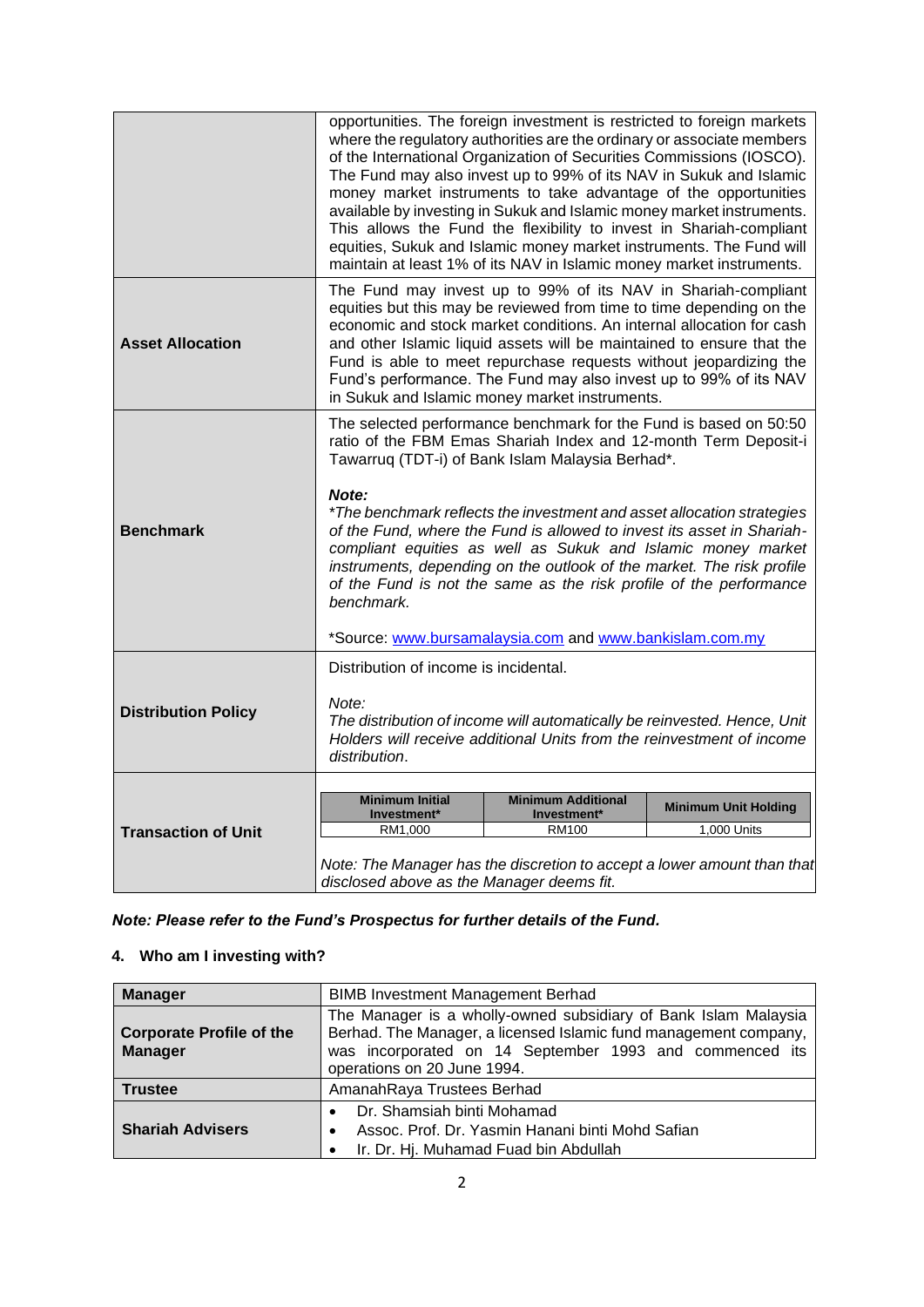#### **5. What are the possible outcomes of my investment?**

The investor may gain from the appreciation of unit price as a result of the increase in value of the underlying and/or accrual of profit earned.

However, investment involves risk. The value of the Fund and its distribution (if any) may rise or fall. These risk factors, among others, may cause you to lose part or all of your investment.

#### **KEY RISKS**

#### **6. What are the key risks associated with this product?**

#### **GENERAL RISKS:**

- a. **Market Risk**  This risk arises due to fluctuations in market value of investments. Such fluctuations occur because of factors that affect the entire market. Market risk cannot be eliminated by diversification. It stems from the fact that there are economy-wide perils which threaten all businesses. Hence investors will be exposed to market uncertainties, and no matter how many equities are held, fluctuations in the economy, political and social environment will affect the market price of the investments.
- b. **Shariah Non-Compliance Risk**  This is a risk that the Fund may hold investments which are not Shariah-compliant by error or the administration and operation of the Fund are not in line with Shariah rules and principles. If this occurs, there is a possibility that the Unit price of the Fund may be adversely affected due to rectification required.
- c. **Management Risk**  Poor management of the Fund may cause losses to the Fund which in turn may affect the capital invested by Unit Holders. The Manager is able to manage such risk with close monitoring by the Investment Committee members which will oversee the activities and performance of the Fund.
- d. **Financing Risk**  This risk occurs when the investors take financing to finance their investment. The inherent risk of investing with financed money includes investors being unable to service the financing payments. In the event Units are used as collateral, an investor may be required to topup the investor's existing instalment if the prices of Units fall below a certain level due to market conditions. Failing which, the Units may be sold at a lower NAV per unit as compared to the NAV per unit at the point of purchase towards settling the financing.

Other financing risk factors to consider include:

- i. the higher the margin of financing, the greater the potential for losses as well as gains; and
- ii. if the financing taken is a variable profit rate financing and profit rates rise, the total payment amount will increase.
- e. **Risk of Non-Compliance** This is a risk where the Fund may be mismanaged due to the Manager's non-compliance with the provisions set out in the Deed or the Master Prospectus or the laws/guidelines governing the Fund or the Manager's own internal procedures or where the employee of the Manager acts fraudulently or dishonestly in managing the Fund. This may also occur when the Manager does not adhere to the investment mandate of the Fund.

#### **SPECIFIC RISKS:**

a. **Specific Security Risk** – Specific security risk refers to the risk of investing in any particular security. Specific security risk includes but is not limited to legal suits, competitive operating environment, decline in profitability and mismanagement of a specific company issuing a security. Specific security risk could result in a decline in the price of the security and in turn cause a decline in the NAV of the Fund. This risk can be mitigated by security analysis conducted by the Manager.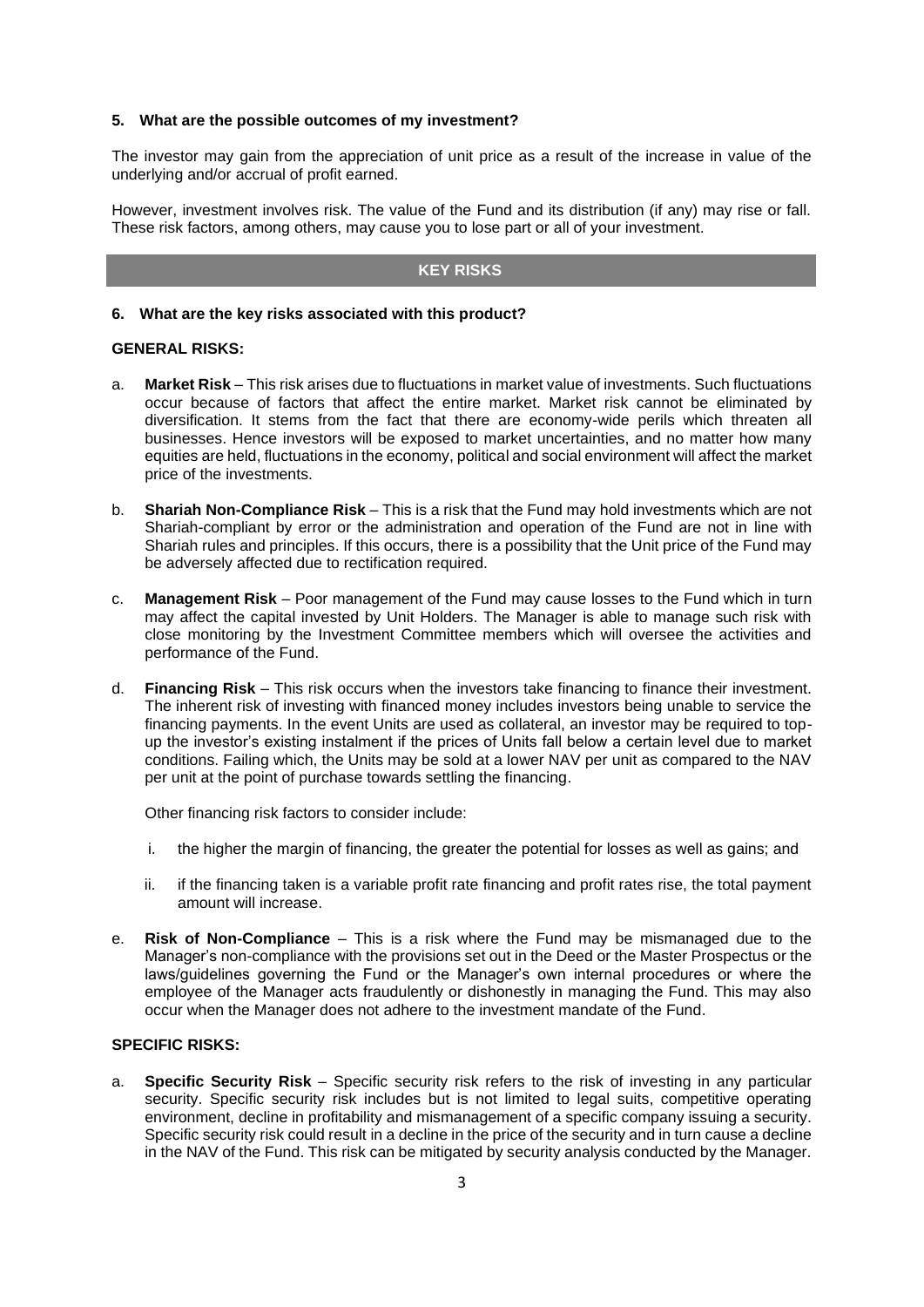- b. **Credit/Default Risk**  Credit risk relates to the creditworthiness of the issuers of the Sukuk and their expected ability to make timely payment of profit and/or principal. Any adverse situations faced by the issuer may impact the value as well as liquidity of the Sukuk. In the case of rated Sukuk, this may lead to a credit downgrade. Default risk relates to the risk that an issuer of a Sukuk either defaulting on payments or failing to make payments in a timely manner which will in turn adversely affect the value of the Sukuk. This could adversely affect the value of the Fund.
- c. **Profit/Interest Rate Risk**  Generally, changes in the level of general interest rates\* may cause prices of Sukuk to change inversely. This risk can be mitigated by holding Sukuk investment until maturity, thereby locking in its yield. The Manager also manage profit/interest rate risk by considering each Sukuk's sensitivity to profit/interest rate changes as measured by its duration.

\*Note: The term interest rate does not in any way suggest that these Funds will invest in securities or instruments which are Shariah non-compliant. All investments carried out for the Funds are in accordance with principles of the Shariah.

- d. **Shariah Non-Compliance Risk** This risk refers to the risk that the currently held Shariahcompliant equities in the Fund may be reclassified as Shariah non-compliant in the periodic review of the equities by the SACSC, the Shariah adviser or the Shariah boards of the relevant Islamic indices. If this occurs, the Manager will take the necessary steps to dispose such equities. There may be opportunity loss to the Fund due to the Fund not being allowed to retain the excess capital gains derived from the disposal of the Shariah non-compliant equities.
- e. **Counterparty Risk**  Counterparty risk refers to the risks that any licensed financial institution that the Funds may deal with, under certain circumstances, fail to perform their obligations when due. This will result in the Funds to experience significant losses.
- f. **Structured Product Risk** Structured products are subject to the risks associated with the underlying market or security, and may be subject to greater volatility than direct investments in the underlying market or security. Structured products may entail the risk of loss of principal and/or profit payments as a result of movements in the underlying market or security. This will result in the Fund to experience significant losses.
- g. **Collective Investment Scheme Risk**  Poor management of the collective investment scheme (CIS) due to the lack of experience, knowledge, expertise and poor management techniques of the investment manager would have an adverse impact on the performance of the CIS. This may result in the Fund suffering loss in its investments in the CIS.
- h. **Dividend Risk**  There may be times when companies are unable to declare any dividends. Therefore, the Fund may have less income for that period.
- i. **Equity-related Securities Risk**  The Fund may invest in warrants and the value of warrants is influenced by the current market price of the underlying security, the exercise price of the warrant, the time to expiration of the warrant and the estimate of the future volatility of the underlying securities price over the life of the warrant. Particularly, risk factor related to warrants encompasses value decay over time as the warrant approaches its due date especially in the event that the warrants are held and not exercised.
- j. **Country Risk**  Investments of the Fund in any countries may be affected by changes in the country's economic, social and political stability, restriction on currency repatriation or other developments in the law or regulations of the countries in which the Fund invests in. For example, the deteriorating economic condition of such countries may adversely affect the value of the investments undertaken by the Fund in those affected countries. This in turn may cause the NAV of the Fund or prices of Units to fall.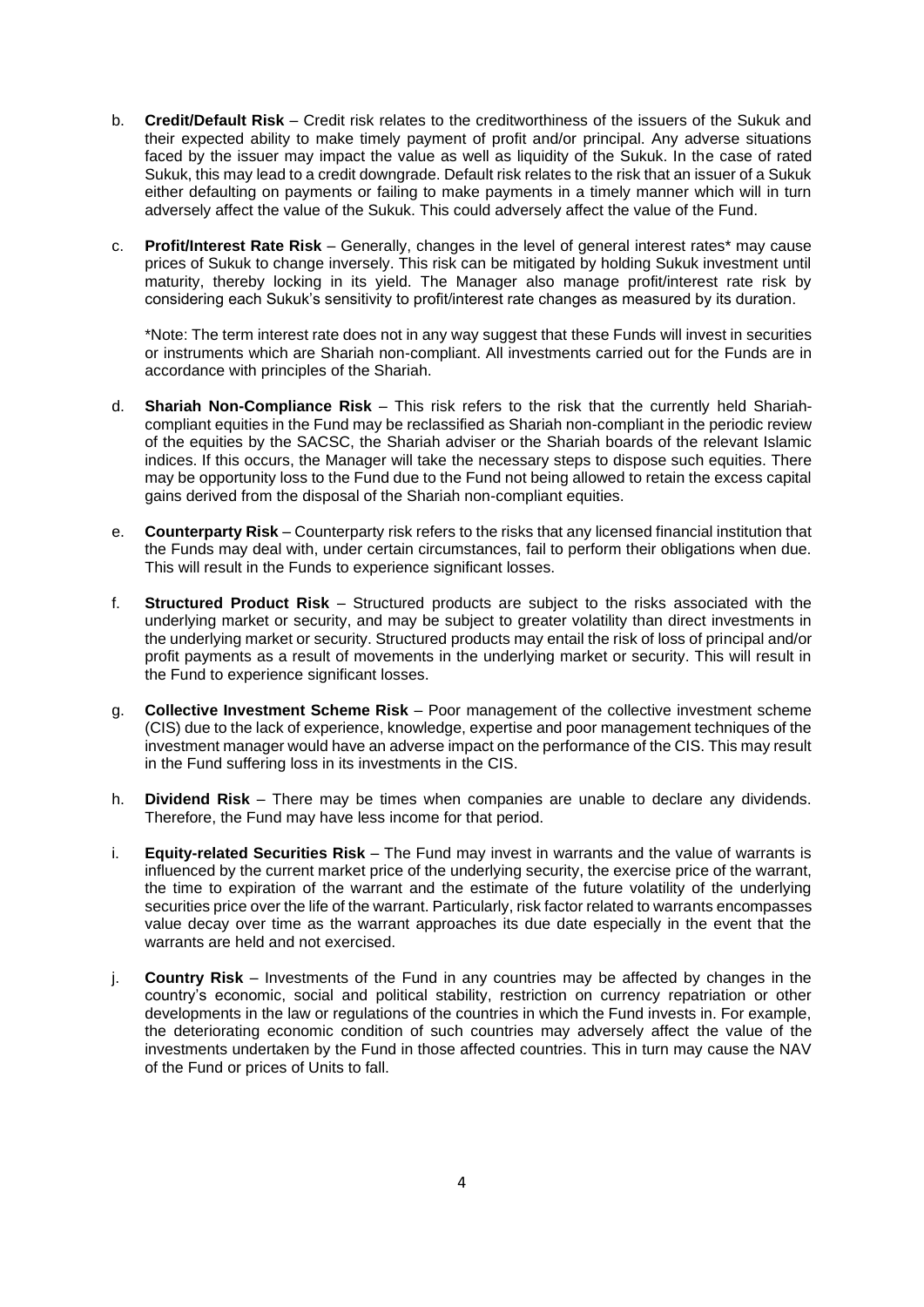- k. **Currency Risk**  As the investments of the Fund may be denominated in currencies other than the base currency of the Fund, any fluctuation in the exchange rate between the base currency of the Fund and the currencies in which the investments are denominated may have an impact on the value of these investments. Investors should be aware that if the currencies in which the investments are denominated depreciate against the base currency of the Fund, this will have an adverse effect on the NAV of the Fund in the base currency of the Fund and vice versa. Investors should note that any gains or losses arising from the fluctuation in the exchange rate may further increase or decrease the returns of the investment.
- l. **Political Risk**  Political instability that arises from disruption of economic activity and social unrest may directly or indirectly impact the Fund's investment in a particular country. A change in government or government policies with regards to its capital market regulations may effect a Fund's financial position, possibly causing a Fund to liquidate its position at a less ideal price or below investment cost. Government policies may not have the same approach in perpetuity.
- m. **Regulatory Risk**  The Fund's investments are exposed to laws and regulations in the respective countries they invested in. Regulatory changes in these countries may pose a risk to the Fund as it may materially impact the Fund's investments. The Manager will continuously keep abreast with the regulatory developments in each respective country in mitigating such risk.

#### *Investors are reminded that the above list of risks may not be exhaustive and if necessary, investors should consult their professional adviser(s), for a better understanding of the risks.*

*Note: Please refer to the Fund's Prospectus for further details of each risk.*

*It is important to note that events affecting the investments cannot always be foreseen. Therefore, it is not always possible to protect your investments against all risks. The various asset classes, such as equities and fixed income securities, generally exhibit different levels of risk. Please note that the returns of the Funds are not guaranteed.* 

*If your investments are made through the distributor (i.e. the institutional unit trust adviser ("IUTA") via a nominee system of ownership), you would not be deemed to be a unit holder under the Deed and as a result, you may not exercise all the rights ordinarily conferred to a unit holder (e.g. the right to call for unit holders' meetings and the right to vote at a unit holders' meeting).*

#### **FEES & CHARGES**

#### **7. What are the fees and charges involved?**

There are fees and charges involved and investors are advised to consider the fees and charges before investing in the Fund.

This table describes the charges that you may directly incur when you purchase or redeem Units.

| <b>Sales Charge</b>  | Up to 5% of the NAV per Unit*.<br>*Note: The maximum rate of sales charges to be imposed by each distribution<br>channel (i.e. direct sales channel, Bank Islam and IUTA). Investors are<br>advised that they may negotiate for lower sales charge prior to the conclusion<br>of the sales. |  |  |
|----------------------|---------------------------------------------------------------------------------------------------------------------------------------------------------------------------------------------------------------------------------------------------------------------------------------------|--|--|
| Repurchase<br>Charge | The Manager does not intend to impose any repurchase charge on any<br>repurchase transaction done by the Unit Holders.                                                                                                                                                                      |  |  |
| <b>Transfer Fee</b>  | Nil.                                                                                                                                                                                                                                                                                        |  |  |
| <b>Switching Fee</b> | The switching fee may be imposed as follows:<br>: Nil<br>a. 1st Time                                                                                                                                                                                                                        |  |  |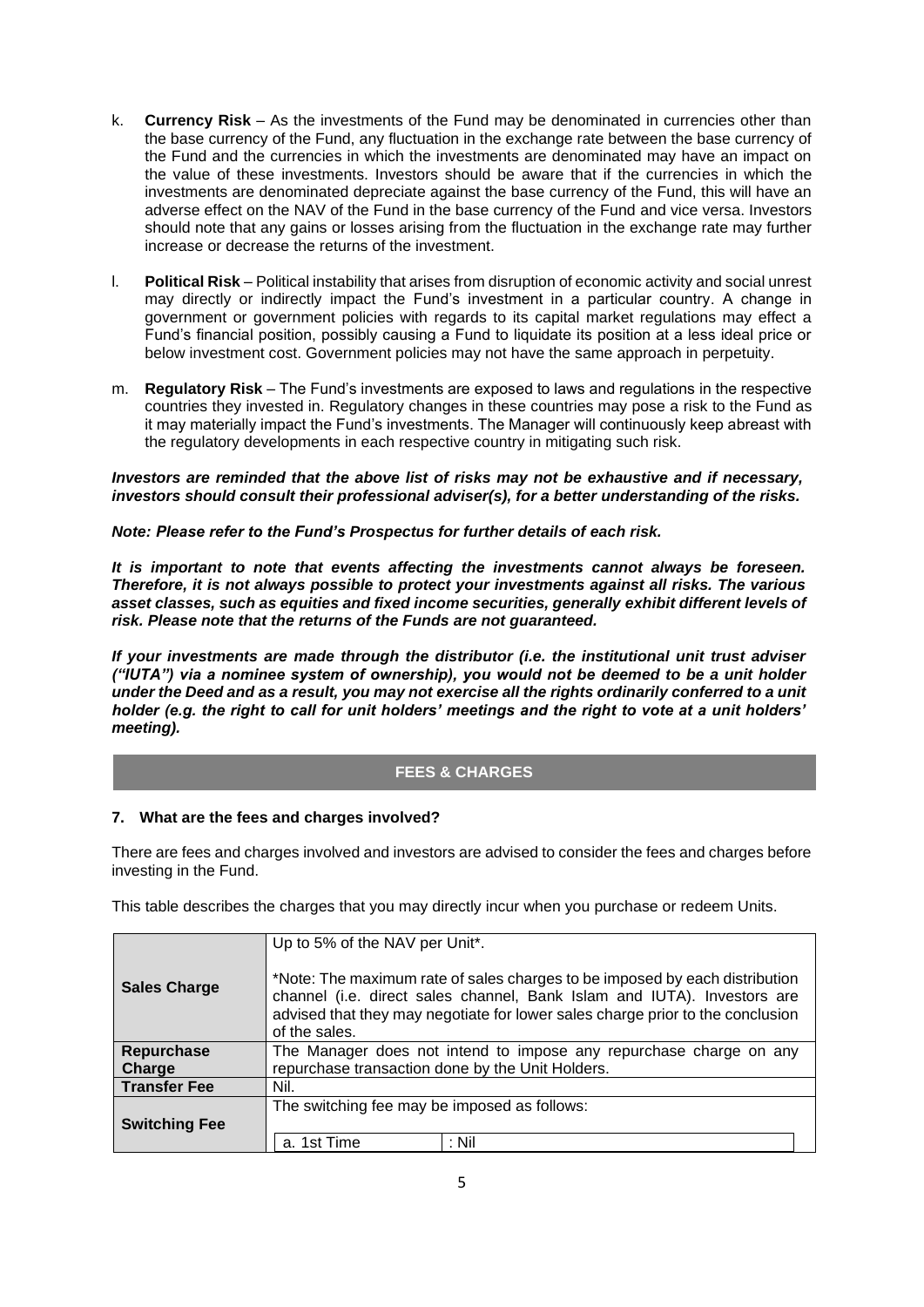| b. 2ndTime onwards | :RM25 per transaction (switching fee is<br>exempted for investors having a total investment<br>with BIMB Invest of RM100,000 and above) |
|--------------------|-----------------------------------------------------------------------------------------------------------------------------------------|
|                    |                                                                                                                                         |

This table describes the fees that you may indirectly incur when you invest in the Fund.

| <b>Annual</b><br><b>Management Fee</b>                                                                                                                                                                                                                                                                                                                                                         | 1.5% of the NAV of the Fund                                                                                                                                                                                                                                                                                                                                                                                                                                                                                                                                                                                                                                                                                                                                                                                                                                                                                                                                                                         |  |
|------------------------------------------------------------------------------------------------------------------------------------------------------------------------------------------------------------------------------------------------------------------------------------------------------------------------------------------------------------------------------------------------|-----------------------------------------------------------------------------------------------------------------------------------------------------------------------------------------------------------------------------------------------------------------------------------------------------------------------------------------------------------------------------------------------------------------------------------------------------------------------------------------------------------------------------------------------------------------------------------------------------------------------------------------------------------------------------------------------------------------------------------------------------------------------------------------------------------------------------------------------------------------------------------------------------------------------------------------------------------------------------------------------------|--|
| <b>Annual Trustee</b><br>Fee                                                                                                                                                                                                                                                                                                                                                                   | 0.05% of the NAV of the Fund                                                                                                                                                                                                                                                                                                                                                                                                                                                                                                                                                                                                                                                                                                                                                                                                                                                                                                                                                                        |  |
| <b>Funds' Expenses</b>                                                                                                                                                                                                                                                                                                                                                                         | The Funds' expenses include:<br>commission paid to brokers;<br>auditors' fee;<br>tax adviser's fee;<br>valuation fees:<br>$\bullet$<br>other relevant professional fees;<br>٠<br>taxes and other duties imposed by the government and/or other<br>$\bullet$<br>authorities:<br>custodial fees for foreign investments, if any;<br>٠<br>cost of printing and distributing annual and interim reports;<br>$\bullet$<br>cost for modification of the Deed other than those for the benefit<br>$\bullet$<br>of the Manager or the Trustee; and<br>any other notices to Unit Holders as well as expenses that are<br>٠<br>directly related and necessary for the administration of the Fund<br>as set out in the Deed.<br>These costs have been factored into the quoted NAV per Unit as they are<br>related and necessary for the administration of the Fund as set out in the Deed.<br>Note:<br>Expenses related to the registration and printing of the Master Prospectus is<br>borne by the Manager. |  |
| In executing transactions, certain charges may be incurred. Investor shall bear<br>such transaction charges, for instance bank charges, telegraphic charges and<br>courier charges and taxes and/or duties as may be imposed by the government<br>or other authorities (where applicable).<br><b>Others</b><br>The Manager reserves the right to vary such conditions from time to time, which |                                                                                                                                                                                                                                                                                                                                                                                                                                                                                                                                                                                                                                                                                                                                                                                                                                                                                                                                                                                                     |  |
|                                                                                                                                                                                                                                                                                                                                                                                                | shall be communicated to investors in writing.                                                                                                                                                                                                                                                                                                                                                                                                                                                                                                                                                                                                                                                                                                                                                                                                                                                                                                                                                      |  |

*Note: The above fees and charges are subject to any applicable taxes and/or duties as may be imposed by the government or other authorities from time to time.*

*The Manager may, for any reason at any time, waive or reduce the amount of any fees or other charges payable by the Unit Holder in respect of the Fund.*

*Please refer to the Fund's Prospectus for further explanation and illustration of the Fund's fees, charges and expenses.*

*WARNING!: YOU SHOULD NOT MAKE PAYMENT IN CASH TO A UNIT TRUST CONSULTANT OR ISSUE A CHEQUE IN THE NAME OF A UNIT TRUST CONSULTANT FOR ANY PURCHASE OF THE UNIT TRUST FUND.*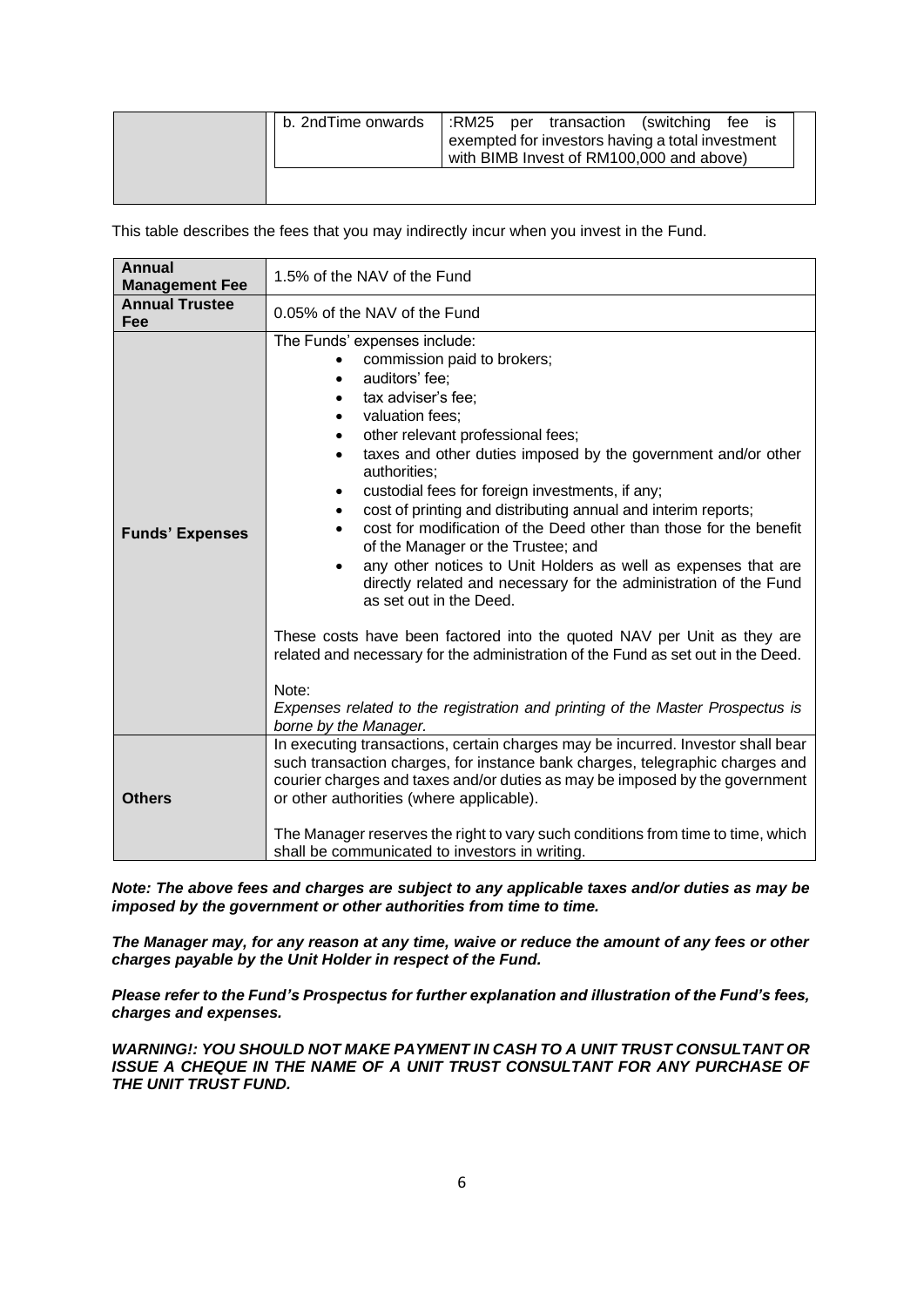#### **VALUATIONS AND EXITING FROM INVESTMENT**

#### **8. How often are valuations available?**

Valuation of the Fund is carried out at the end of each Business Day. As Forward Pricing method is used for this Fund, any request received on or before 4.00p.m. (Malaysia time)(cut-off time) on any Business Day, will be processed based on the NAV per Unit at the end of that Business Day which will be computed on T+1.

For any request received or deemed to have been received by the Manager prior to the cut-off time, the price would be based on the NAV per Unit at the end of the Business Day on which the money and/or request is received by the Manager. Any money and/or request received or deemed to have been received after the Cut-off Time would be considered as being transacted on the next Business Day and would be subjected to the Manager's pricing on the next Business Day.

You may obtain the daily NAV per unit of the Fund from BIMB Investment's website at [www.bimbinvestment.com.my.](http://www.bimbinvestment.com.my/) Alternatively you may contact our customer service via Toll-Free number 1-800-88-1196 or email to [marketing.bimbinvest@bankislam.com.my](mailto:marketing.bimbinvest@bankislam.com.my) for any assistance.

#### **9. How can I exit from this investment and what are the risks and costs involved?**

- i. You can exit from the Fund by redeeming your investments in the Fund at any point of time by simply completing the redemption application form and returning it to the relevant authorised distributors/authorised consultants or direct to BIMB Investment Management Berhad.
- ii. The cut-off time for a redemption transaction is 4.00 p.m. on a Business Day. Any redemption application received after the cut off time will be considered as received on the next Business Day. Such redemption requests are deemed received and shall be irrevocable if all documents and forms received by the Manager are duly and correctly completed.
- iii. If you have made an initial investment and later decide that this investment does not meet your investment needs, you may withdraw your investment within six (6) Business Days from the date your investment application is accepted by the Manager.
- iv. You will be refunded for every unit held based on the NAV per Unit on the day the Units were purchased and sales charge (if any) within 10 days from the receipt of the cooling-off application.

#### **FUND PERFORMANCES**

#### **Total return and average total return for the financial year ended 31 March 2022**

|                 | <b>BIMB i Flexi Fund</b>   |                                              |                            | <b>Benchmark</b>                      |  |
|-----------------|----------------------------|----------------------------------------------|----------------------------|---------------------------------------|--|
| <b>Period</b>   | <b>Total Return</b><br>(%) | <b>Average Total</b><br><b>Return</b><br>(%) | <b>Total Return</b><br>(%) | Average<br><b>Total Return</b><br>(%) |  |
| 1-Year          | $-20.33$                   | $-20.33$                                     | $-2.49$                    | $-2.49$                               |  |
| 3-Year          | 45.48                      | 15.19                                        | 5.56                       | 1.85                                  |  |
| 5-Year          | 33.90                      | 6.78                                         | 4.61                       | 0.92                                  |  |
| Since Inception | 20.88                      | 2.58                                         | 9.46                       | 1.17                                  |  |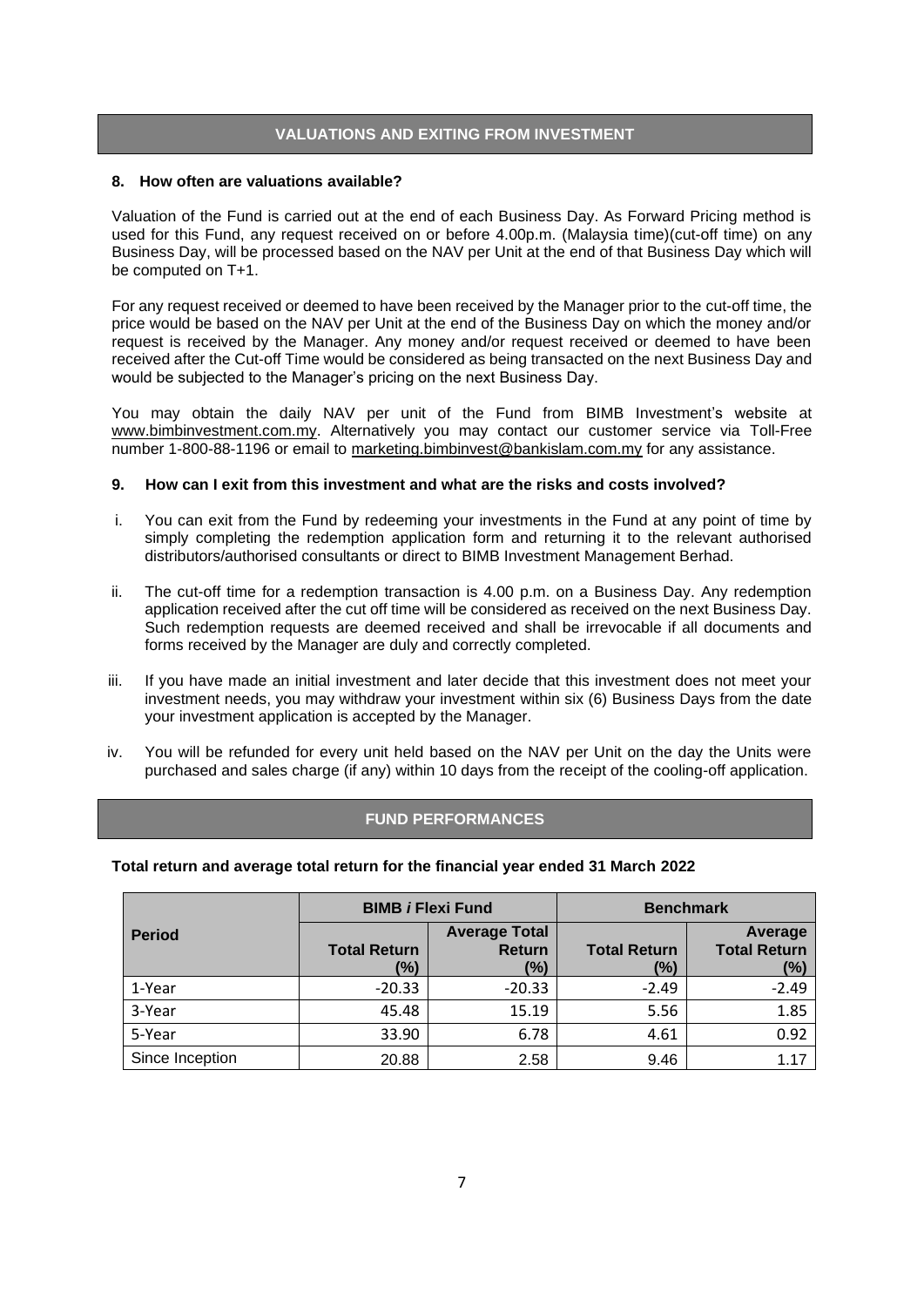#### **Total return for previous financial years**

|                       | <b>Total Return</b>             |                         |  |  |
|-----------------------|---------------------------------|-------------------------|--|--|
| <b>Financial Year</b> | <b>BIMB i Flexi Fund</b><br>(%) | <b>Benchmark</b><br>(%) |  |  |
| 31 March 2022         | $-20.33$                        | $-2.49$                 |  |  |
| 31 March 2021         | 124.75                          | 14.34                   |  |  |
| 31 March 2020         | $-18.70$                        | $-5.32$                 |  |  |
| 31 March 2019         | $-6.07$                         | $-4.14$                 |  |  |
| 31 March 2018         | $-2.08$                         | 3.38                    |  |  |
| 31 March 2017         | 7.58                            | 3.00                    |  |  |
| 31 March 2016         | $-15.44$                        | $-0.56$                 |  |  |
| 31 March 2015         | $-0.80$                         | 1.61                    |  |  |

#### **Notes:**

- *1.* **Total Return** of the Fund has been verified by Novagni Analytics & Advisory Sdn. Bhd. (363145-W)
- *2.* **Average Total Return** is derived by this formula:

Total Return Number of Years under Review

The calculation of average total return is based on methods obtained from Lipper Asia Ltd.

*Past performance is not necessarily indicative of future performance and unit prices and investment returns may go down, as well as up.*

#### **Portfolio Turnover Ratio (PTR)**

| <b>Financial Year Ended</b> | 31 March 2022 | 31 March 2021 | 31 March 2020 |
|-----------------------------|---------------|---------------|---------------|
| PTR (times)                 | . .51         | 4.83          | 3.69          |

PTR for financial year ended 31 March 2022 is lower than the previous financial year due to lower average purchases and sales amount by the fund during the financial year.

#### **Income Distribution**

| <b>Financial Year Ended</b>       | 31 March 2022 | 31 March 2021 | 31 March 2020 |
|-----------------------------------|---------------|---------------|---------------|
| Gross distribution per unit (sen) | . 78          | 4.63          |               |
| Net distribution per unit (sen)   | . 78          | 4.63          |               |

The distribution of income will automatically be reinvested. Hence, Unit Holders will receive additional Units from the reinvestment of income distribution.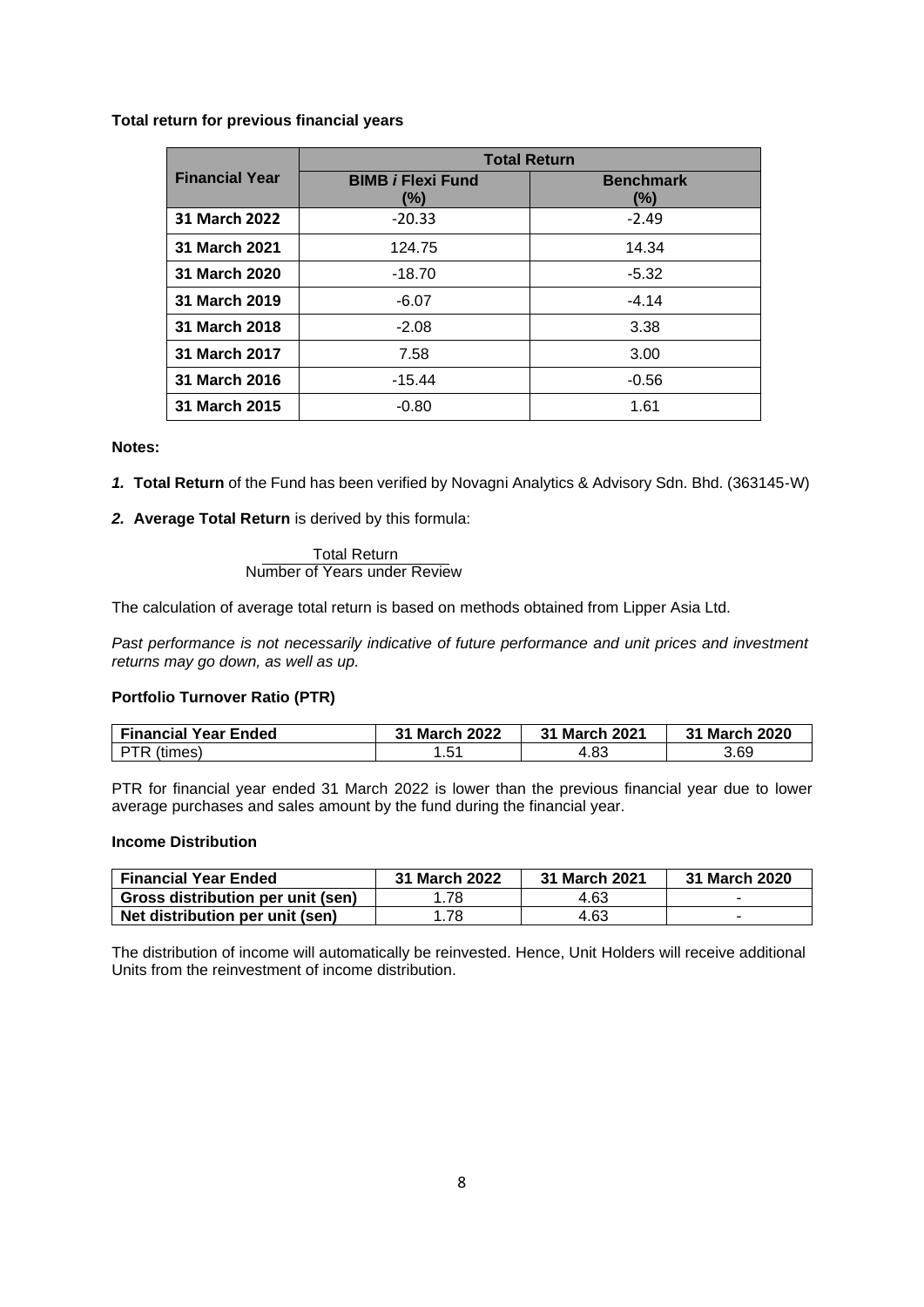#### **CONTACT INFORMATION**

#### **10. Who should I contact for further information or to lodge a complaint?**

**i) For internal dispute resolution, you may contact** 

#### **BIMB Investment Management Berhad**

| $b_{1}$ | a. via phone to<br>via fax to<br>c. via email to |    | +603 2161 2524 / 2924<br>+603 2161 2462<br>marketing.bimbinvest@bankislam.com.my                                     |
|---------|--------------------------------------------------|----|----------------------------------------------------------------------------------------------------------------------|
|         | d. via online complaint form available<br>at     | ÷. | www.bimbinvestment.com.my                                                                                            |
|         | e. via letter to                                 |    | <b>BIMB Investment Management Berhad</b><br>Level 19, Menara Bank Islam<br>No. 22, Jalan Perak<br>50450 Kuala Lumpur |

Complaint should be made in writing with the following information:-

- a) particulars of complainant which include name, correspondence address, contact number, email address (if any) and other relevant information;
- b) circumstances of the non-compliance or improper conduct;
- c) parties alleged to be involved in the improper conduct; and
- d) other supporting documentary evidence (if any).

#### **ii) If you are dissatisfied with the outcome of the internal dispute resolution process, please refer your dispute to the**

#### **Securities Industry Dispute Resolution Center (SIDREC):**

- 
- 
- 
- 
- a. via phone to **:** +603 2282 2280
	-
- b. via fax to **:** +603 2282 3855<br>
c. via email to **:** info@sidrec.com : info@sidrec.com.my
- d. via letter to **: Securities Industry Dispute Resolution Center (SIDREC)**  Unit A-9-1, Level 9, Tower A Menara UOA Bangsar No. 5, Jalan Bangsar Utama 1 59000 Kuala Lumpur

#### **iii) You can also direct your complaint to the SC even if you have initiated a dispute resolution process with SIDREC. To make a complaint, please contact the**

#### **SC's Consumer & Investor Office:**

- a. via phone to the Aduan Hotline at **:** +603 6204 8999
- 
- 
- d. via online complaint form available at
- 
- 
- b. via fax to **:** +603 6204 8991
- c. via email to **:** [aduan@seccom.com.my](mailto:aduan@seccom.com.my)
	- **:** [www.sc.com.my](http://www.sc.com.my/)
- e. via letter to **: Consumer & Investor Office** Securities Commission Malaysia No 3 Persiaran Bukit Kiara Bukit Kiara 50490 Kuala Lumpur.